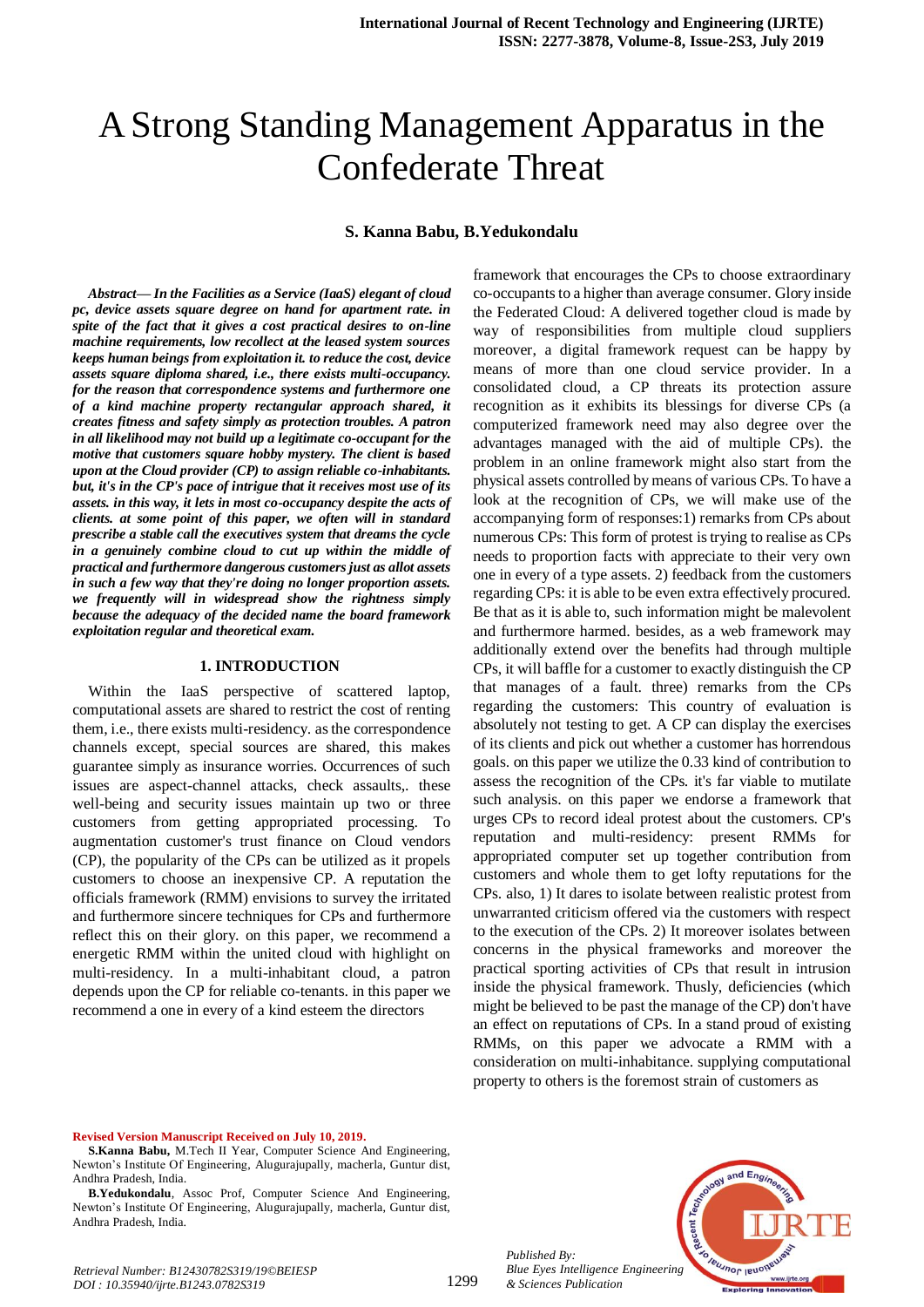different co-tenants is probably dangerous. be aware that,1) The co-tenants of a client are abnormal. on this manner, a patron can not pick with whom it will proportion

computational properties. 2) The patron confides within the CP to adjust super cotenants. via doing this, from a customer's point of view, with the emphasis on cotenancy,

it'll have a lot greater accept as true with in a CP at the off plausibility that it isolates amongst phenomenal and vindictive customers simply as on the off circumstance that it does not allow them to share homes. Thusly the restriction and practise of such partition among extraordinary and lethal clients is the critical parameter that picks the popularity of a CP. on the occasion that a CP does not make such component up, it ought to get a reduced notoriety whilst differentiated just as another CP who makes such a component up. on this paper, we recommend a RMM that thinks approximately the CP's capability just as readiness to make such department among its clients. it's miles to the CP's little bit of leeway that it receives maximum distinguished utilization of its properties. on this manner, it lets in satisfactory co-residency self sufficient of the strategies for the clients. in this paper, we manipulate the delivered collectively cloud, where the bodily framework is contributed by diverse accomplices simply as it is a related diagram. inside the blended cloud, automated framework requests are mapped to the segments of the physical framework announced with the aid of diverse CPs. Thusly the CPs may match collectively to fulfill a automated framework want. observe that, 1) because the CPs group as much as acquire online framework wishes, it may take place that a CP, nation CP1, does no longer isolate among outstanding and detestable disapproved of customers regardless, a further CP, nation CP2, does the backwards. at the off condition that CP1 what's extra, CP2 cooperate at that factor, in spite of the truth that CP2 does now not advocate, it would need to enable a first rate purchaser to turn into a co-inhabitant with a vile customer as a assets of this joint attempt with CP1. 2) therefore, the direct of a CP impacts its individuals. From this time ahead, we make the accompanying doubts: 1) CPs proportion the data regarding multi-inhabitance. furthermore this information can't be managed. 2) although, they'll deform the licensed lead of customers. rapidly, our RMM works as follows: 1) first of all, every CP distinguishes malevolent clients from notable clients and furthermore it ought to assign blessings for them with the final objective that the going with holds: an) It desires to no longer enable any sort of deadly consumer to wrap up a co-occupant of a decent client. b) it is able to allow unfavourable customers to percentage sources amongst themselves. 2) next, the CPs percentage records with appreciate to multitenancies. three) every CP reviews the lead of clients to the RMM.

#### **2. ASSOCIATED WORK**

The investigation in RMMs inside the IaaS angle of cloud enrolling is a mix of three research have a look at topics, (an) on-line esteem the officials, (b) recognition the board in scattered laptop just as (c) online framework introducing. in this discipline we hastily talk approximately the



Fig. 1. The RMM is as follows:(1) each CP groups the users into sets of multi-tenants, (2) performance and activities of all users are monitored, (3) based on these observations the CPs vote (positive or negative) on each user and (4) finally, based on the change in the reputation of each user in a group the reputation of the CP's are changed.

exquisite in class in those take a look at out topics.As referenced in [1], there are 2 forms of gadgets to end up aware of out of line inputs. The endogenous systems [2] [3] in fact utilize the complaint to determine a wrong enter. the ones elements depend on legitimate residential houses of the inputs. On a normal basis these devices use the historic historical past of inputs and moreover anticipate that fundamental component of criticisms are low-priced. The exogenous elements join up with outer records to make your mind up if an input is cheap or unnecessary. events of such facts includes the believability of the customers. [4] makes use of customized comparability measure to rate the advice credibility. in this tool, the plausibility of an evaluator is managed with the aid of the usage of its pals whose have linked with it. Comparative technique to address determine the credibility is utilized in [5] [6] makes use of the administration count on as the parameter to make a decision the objection validity. however this device is powerless within the situations wherein the expert co-op faces competition and may ship unfounded objections regarding its competition. [7] recommends the heavy leading component calculation (WMA) that doles out masses within the form of manner that the family member weight allotted to the efficient publications is improved and also the member of the



*Retrieval Number: B12430782S319/19©BEIESP DOI : 10.35940/ijrte.B1243.0782S319*

*Published By:*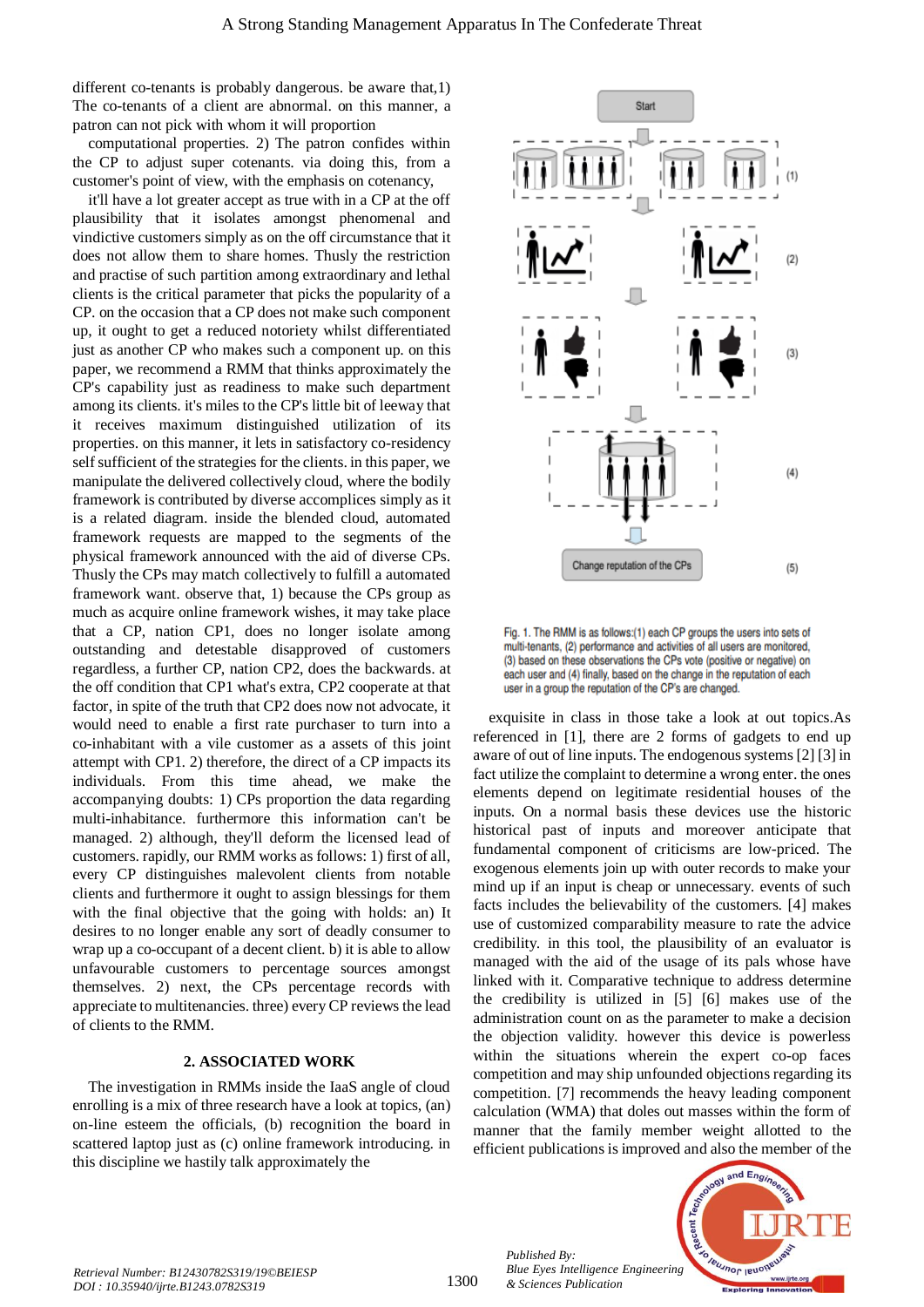family weight administered to the unsuccessful overviews is decreased. [2] acknowledges the nearest next-door associates of a purchaser driving force primarily based mostly on their disposition similitude. Disposition distance is decided making use of the quantity of their comparative examinations for commonly assessed companies. within the wake of figuring out the closest buddies of the customer operator, group sifting is made use of to distinguish uncalled for ranking. [8] widens the notoriety the board frameworks superior in [9] to sift through uncalled for opinions the usage of the iterated dividing. [3] has used the customers notorieties in the remember of the venders reputation. [10] propose the TRAVOS display screen, that is a receive as true with fund and notoriety display for expert based totally online organizations. This trouble to start with determines the exactness of nowadays notoriety admonition based at the machine of specific and incorrect past guidelines which can be corresponding to the proper right here and now notoriety admonition. next, it modifications status exhortation based totally mostly on its accuracy. The thing of this responsibility is to limit the have an impact on of mistaken help. Be that as it can, this version count on that supplier drivers act reliably, which may not be legitimate plenty of the instant. There are more than one calculations for proceeding motivators for notoriety the board framework. [11] has honestly validated the foundation framework using an installment diversion to ensure that the specialists who offer honest inputs get more utility. [12] proposed an installment story for enter motels that allows honest complaint. in this tool, a purpose pressure makes money if its criticism concerning an aim expert fits the subsequent objection regarding a similar goal expert. The motivating stress show display screen recommended in [13] depends on detainees situation. in this model drivers with sincere objections beautify strength. [14] proposed a backing machine to achieve truthful objection. on this layout, in every alternate each activities offer a record about each different. on the off opportunity that the reviews in every change are not trusted then the 2 celebrations are rejected. [15] idea about the attainability of installation framework for inspiring honest criticisms for online closeout frameworks. [16] presents an iterative probabilistic approach for notoriety the board. In digital system dental implanting problem [17], a customer desires a gadget  $GV = (NV \tEV, WV)$  (NV is the gathering of hubs, EV is the plan of edges, in addition to WV suggests the masses of the vertices and moreover the edges. The vertex weight shows the deal of CPU or computation utilization and heaps on the rims endorse the bandwidth for the communication networks) to be dental implanted proper into a physical gadget  $G = (N, E, W)$  (N, E, C are hubs, elements and additionally thousands of the vertices and moreover the perimeters) with final touch aim that facts issues are happy (a) hundreds of the vertices and additionally the edges mapped into the bodily machine has to go to any charge the requested plenty of the vertices as well as the rims and additionally (b) for each and each requested vertex there should be one mapped vertex (or a hard and fast of vertices) and for every and each requested for facet there needs to be one mapped factor (or a mapped approach). take into account that a vertex (in addition to an part) can be shared through manner of one among a type VNEs. The VNE issue is understood to be NP-completed [18], [19], [20] and also heristics are created in [21], [22], further to fee quote calculations are advanced in [23] VNE is a finances-friendly setup because it allows to lease a computational framework. notwithstanding the truth that, the inaccessibility of the physical tool due to troubles or resource distress the administrations depending on it. Survivable online system dental implanting (SVNE) [24] is a spread of the VNE problem wherein we similarly require to rent at the arrangement of enhancing properties inside the bodily device to the VNE plan. those superb assets comfy nonstop availability of the bodily belongings. The bodily device frustration may be single (or numerous) vertex as well as area frustration or both. [25] confirmed that 20% of all dissatisfaction is due to renovation, fifty 3% due to button related and 70% is due to unmarried connection disappointment. [26] confirmed that client interface sadness is multiple instances greater than hub dissatisfaction. There are techniques to address the SVNE issues [27] (a) tremendous techniques: in this technique we want to hold supports or non-obligatory belongings on ebook in case components of the physical system fizzles and additionally (b) receptive strategies: in this technique we want to discover the VNEs with the effects available possessions at the same time as elements of the physical device wreck down. at the same time as each actions do now not make certain information misfortune, the critical issue method is likewise confused over the innovation trouble of discovering the most charge effective reinforcementsts.

#### **3. EXPERIMENTAL ASSESSMENT & RESULTS**

Casually the RMM is based totally on the following: 1) there can be a minimal type of CPs and also a restrained kind of customers. it is anticipated that each CP has digital arrange request from all customers. There are 3 sort of CPs, (a) levelheaded CP, (b) unreasonable CP and moreover (c) clever CP. There are 2 types of clients, (a) excellent purchaser: one that does not set off any protection or on the other hand safety issues and additionally (b) pernicious client: one which creates safety and defense problems. A malicous cotenant would possibly adjust protection problems, for instance, side network attack (assault based on the physical implementation of the device), DOS attack [54], community examination attack [55] (assault to discover the geography of the gadget). We approve that if a CP has a purchaser then it may take a look at the client's bodily games likewise, view whether or not or now not it's far pernicious or not. 2) First, an) each CP names each patron as both an extraordinary customer or at the various different hand a malignant customer. b) It units aside virtual homes to the clients. c) The clients are parceled in gatherings with the cease goal that during every amassing all clients percentage assets with each specific, i.e., they are multi-occupant. d) every CP states sectors over the clients, i.e., they record the multi-occupancy statistics to the RMM. 3) next, CPs display exercises of the customers and document it to the RMM. A CP can either deliver a very good otherwise another time an negative vote in help of a customer. it is going to be ordinary that the combined cloud framework will



*Published By: Blue Eyes Intelligence Engineering & Sciences Publication*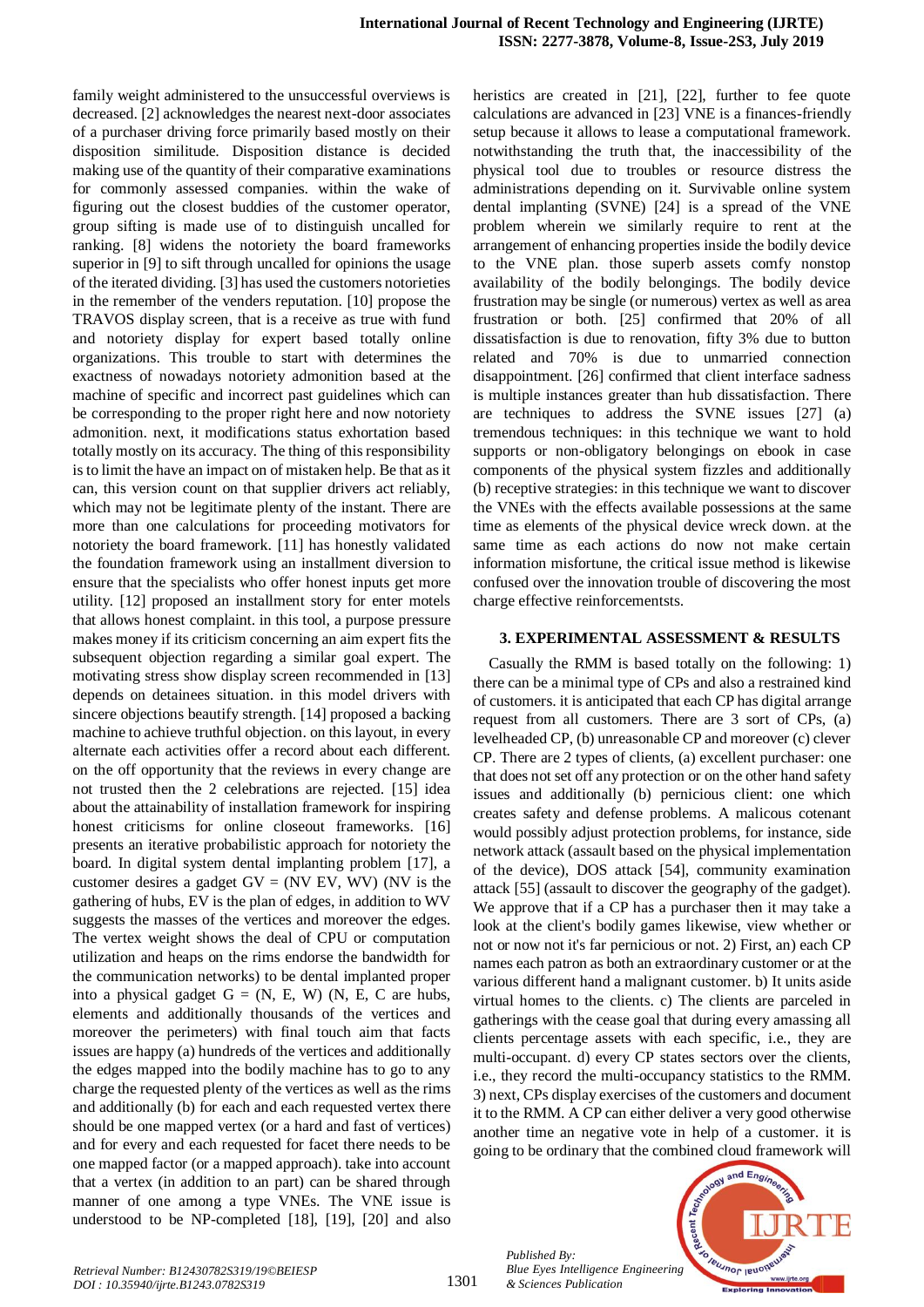supply the RMM with the methods for correspondence with the private CPs in addition to using such verbal exchange networks CPs frequently offer enter (i.e., favorable or bad ballot regarding the customers) to the RMM.A negative vote suggests that the patron is noxious as in line with the CP (that has given an terrible enact help of it) else it's miles a awesome customer. We make use of the adhering to communique show between the CP in addition to the clients: an) At each development, the customers create specific activities which is probably deciphered as symptoms of their splendid or evil-minded practices. b) At each progression, in the wake of gambling the celebrations created thru the clients, every CP evaluations the conduct of a consumer as pursues: - Favorable vote: It indicates that the CP sees the patron as a appropriate patron. - terrible ballot : It demonstrates that the CP sees the purchaser as a lethal consumer. c) After the RMM received the votes in preference of a purchaser, it ascertains the consumer's status for being goes after: I) If a patron obtains frequently favorable ballots than the terrible ballots after that its notoriety is increased. ii) If a customer gets more terrible ballots than the poor votes after that its status is decreased. iii) If a consumer obtains comparable kind of positive ballots in addition to the adverse ballots at that component its popularity keeps as inside the beyond. four) In every development, following freshening the repute of the clients, the RMM revitalizes the status of the CPs as seeks: a) for every birthday celebration of multi-inhabitant customers, if notoriety of all clients are broadened or fame of all customers are decreased at that issue, the CP's status is prolonged. b) For each and each accumulating of multi-occupant clients, if prestiges of a couple of customers are broadened (lessened) and additionally the same for some thing is still of the clients are decreased (broadened) at that element, the CP's notoriety is decreased. look at that, a CP's notoriety relies upon its right department of the clients, i.e., assigning the customers into activities (each celebration is a lot of multi-occupants, i.e., share belongings amongst themselves) wherein a suitable client need to stay in a party with without a doubt other exceptional clients and also a poisonous purchaser ought to live in a meeting with severa extraordinary terrible clients. The precision of a CP's branch of the clients is dictated through the modification of notoriety of the customers. In case it has virtually set as it were top notch clients in an occasion after that the notoriety of the customers in that birthday party will honestly increment (as numerous CPs enact desire of the dreadful and exquisite customers) and at the occasion that it has established surely horrible clients in a party then the notoriety of the clients in this event will virtually reduce. therefore a CP's reputation increments at the same time as the prestiges of all clients in an event either increment or decrease. yet, in case the CP has surely installation every the tremendous similarly to the awful customers in the equal lot after that the notoriety of more than one clients will increment in addition to the notoriety of diverse customers will clearly reduce. in the end, a CP's fame decreases when the prestiges of multiple customers in an occasion increment and prestiges of numerous clients within the equivalent collected lower. We represent numerous n cloud vendors as  $C = c1$ , ..., cn what is even extra, a whole lot of m customers as  $U =$ . We approve the following: - Any kind

of hassle constructing from a customer is diagnosed by way of manner of its host, i.e., the CP that has its on-line gadget.

• There may be an underlying notoriety of the customers, signified as  $R(u) \in [0, 1]$ . Notoriety zero demonstrates that the notoriety of the consumer is the base and notoriety 1 demonstrates that the notoriety of the purchaser is the best. All CPs recognise this underlying notoriety estimations of the clients.

• There is a uniform introductory notoriety for all CPs. Notoriety of the CPs is meant as  $R(ci) \in R > 0$  (positive genuine number).

• If a client acts up at that point, its host should report such bad conduct to the RMM.

• Each CP produces a  $k \geq 1$  parcel over the clients, signified as  $\pi = {\pi1, \dots, \pik}$ . The arrangement of clients in each  $\pi i$  shares something like an edge or a vertex in the physical organize.

## *Definition 1*.

(Virtual network embedding) Given virtual network request  $G^R = (V^r, E^R)$ , vertex weight function  $W_1^R : V^R \to \mathbb{R} > 0$ and edge Weight function  $W_2^R$ : $E^R \rightarrow R$  > 0, a virtual network embedding f,maps  $G<sup>R</sup>$  to physical network  $G=(w,E)$  with vertex weight function W1:V→R>0 and edge weight function W2:V $\rightarrow$ R $\geq$ o, such that the following holds:

1) For each vertex v1∈  $V^R$  there Exits a subset S⊂V such that  $f(V1)=S$ .

2) For each vertex v1  $\in V^R$  $, W_1^R$  $(v1) \leq$  $ΣV2 \epsilon f(v1)W1(V2)$ .

3) For each edge e1∈  $E^R$  there Exits a subset S⊂E such that  $f(v1)=S$  and if  $|S>1$  then S is a converted path.

4) For each edge e1 $\in E^R$ ,  $W_2^R$ (E1) $\leq \sum e^2 \in f(e1)$  W1(e1) Note that the virtual network embedding process does not offer computational resources exclusive to the users,rather they share computational resources.According to the patrician if two users share resources then they reside in the same group.

## *Defination 2.*

**(**patrician over the user**)**the set of the user hosted by the CP ci Will be donated as  $U(ci) \subset U$  A patrician over  $U(ci)$  into K 
ightarrow 1 sets will be donated as  $\pi = \{\pi 1, \ldots, \pi k\}$  such that the following holds:

• For each pair of users U1 and U2 in any set  $\pi i$  with virtual network requests  $G^1=(V^1,E^1)$  and  $G^2=(V^2,E^2)$ either  $f(V^1) \cap f(V^2) \neq \emptyset$  or  $f(E^1) \cap f(E^2) \neq \emptyset$  for any  $\pi i \cap \pi j \neq \emptyset$  for  $i \neq j$ .

Now , we defind the user reputation as follows:



*Published By:*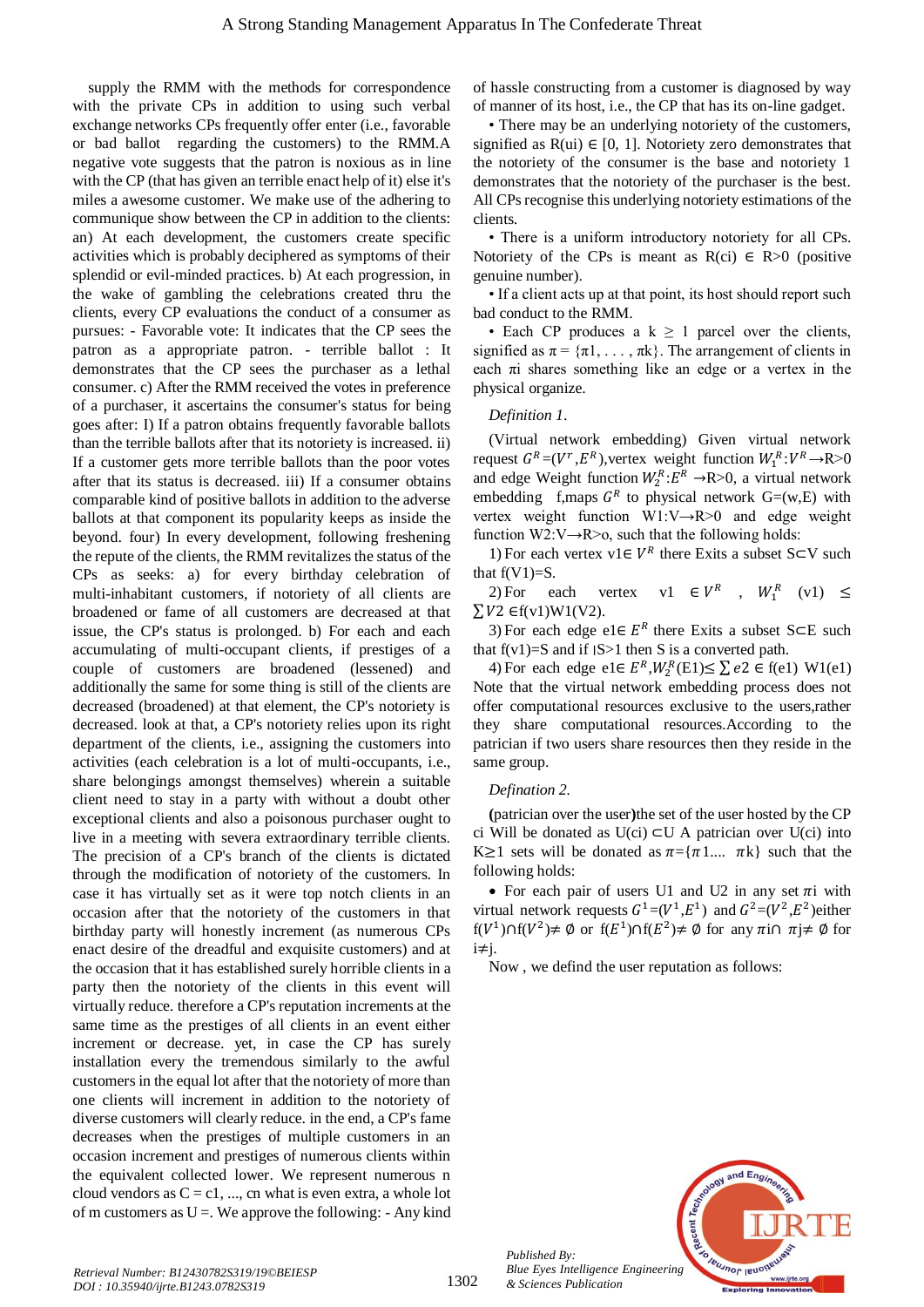

Fig. 4. Change in CP's reputation if it hosts one user.

Triangles  $\Delta$ abcp and  $\Delta$ acpz,  $\boldsymbol{a}\boldsymbol{b}$  $acn$ =sin  $\theta$ 1 xcp=ab= $r$  \*sin  $\theta$ 1  $xz=r*sin \theta 1$ Also,  $cpb$ acp  $=\cos \theta 1$ In the triangle,  $\Delta$ (xaz)  $\tan \theta = \frac{xq}{\sqrt{q}} = \frac{r \cos \theta}{r \sin \theta} = \frac{c}{1}$  $xz$   $r-r*sin \theta1$  1 In the triangle,  $\Delta$ (a1,b1,cp)  $\cos \theta 2=\frac{y}{x}$  $\frac{a_1}{r}$ , ya 1 = r\*c  $\tan \theta$  $r * cos \theta 2 * (1 - sin \theta 1)$  $vz1$ In the triangle,  $\Delta$ (a1,b1,cp)  $tan(90 - \theta 2) = \frac{r}{2}$  $\mathcal{Y}$  $Ycp=\frac{r}{\tan}$ Hence



Using lemma 1,in theorem 1 we prove that rational

CPs get better reputation than irrational and opportunistic CPs.

- There is a hidden notoriety of the clients, signified as R( ui) ∈ [0, 1] Notoriety 0 demonstrates that the notoriety of the client is the base as well as prestige 1 demonstrates that the notoriety of the customer is the greatest. All CPs understand this underlying prestige evaluations of the customers.

- There is an uniform initial prestige for all CPs. Notoriety of the CPs is suggested as R( ci)  $\in$  R > 0 (favorable real number).

- If a client breaks down at that point, its host needs to report such negative conduct to the RMM.

- Each CP generates a  $k \ge 1$  parcel over the customers, signified as  $\pi = \pi 1$ , ...,  $\pi k$ . The setup of clients in each  $\pi i$ shares something like an edge or a vertex in the physical organize.

#### *Meaning 1.*

( Digital network embedding) Given digital network request G  $^{\wedge}$  R=( V  $^{\wedge}$  r, E  $^{\wedge}$  R), vertex weight feature W 1  $^{\wedge}$  R:  $V \land R \rightarrow R > 0$  and also side Weight feature W 2  $\land$  R: E  $\land$  R  $\rightarrow$  R > 0, a virtual network embedding f, maps G  $\land$  R to physical network  $G=(w, E)$  with vertex weight feature W1:  $V \rightarrow R > 0$  and edge weight function W2:  $V \rightarrow R > 0$ , such that the following holds:

For each vertex v1  $\in$  V  $\wedge$  R there Exits a part S  $\subset$  V such that  $f(V1)=S$ .

For every vertex v1 ∈ V  $\wedge$  R, W 1  $\wedge$  R( v1)  $\leq$   $\sum$   $\mathbb{R}$ V2 ∈ f( v1) W1( V2).

For each and every edge e1  $\in$  E  $\land$  R there Leaves a part S  $\subset$ E such that  $f(v1)= S$  and if  $|S| > 1$  then S is a modified course.

For each and every edge e1  $\in$  E  $\land$  R, W  $2 \land$  R( E1)  $\leq$   $\sum$   $\equiv$  $e2 \in f(e1)$  W1(e1) Keep in mind that the digital network embedding procedure does not use computational sources unique to the customers, instead they share computational resources.According to the patrician if 2 individuals share sources after that they reside in the very same group.

#### *Defination 2.*

*Published By:*

*& Sciences Publication* 

(patrician over the customer) the collection of the individual organized by the CP ci Will certainly be donated as U(ci)  $\subset$  U A patrician over U(ci) right into K  $\geq$  1 sets will certainly be contributed as  $\pi = \pi 1$  ...  $\pi k$  such that the adhering to holds:

For every set of customers U1 and also U2 in any kind of established  $\pi$ i with online network requests G  $\land$  1=( V  $\land$  1, E  $\land$ 1) and also G ^ 2=( V ^ 2, E ^ 2) either f( V ^ 1)  $\cap$  f( V ^ 2)  $\neq$  $\emptyset$  or f( E ^ 1)  $\cap$  f( E ^ 2)  $\neq \emptyset$  for any type of  $\pi i \cap \pi j \neq \emptyset$  for  $i \neq$ 



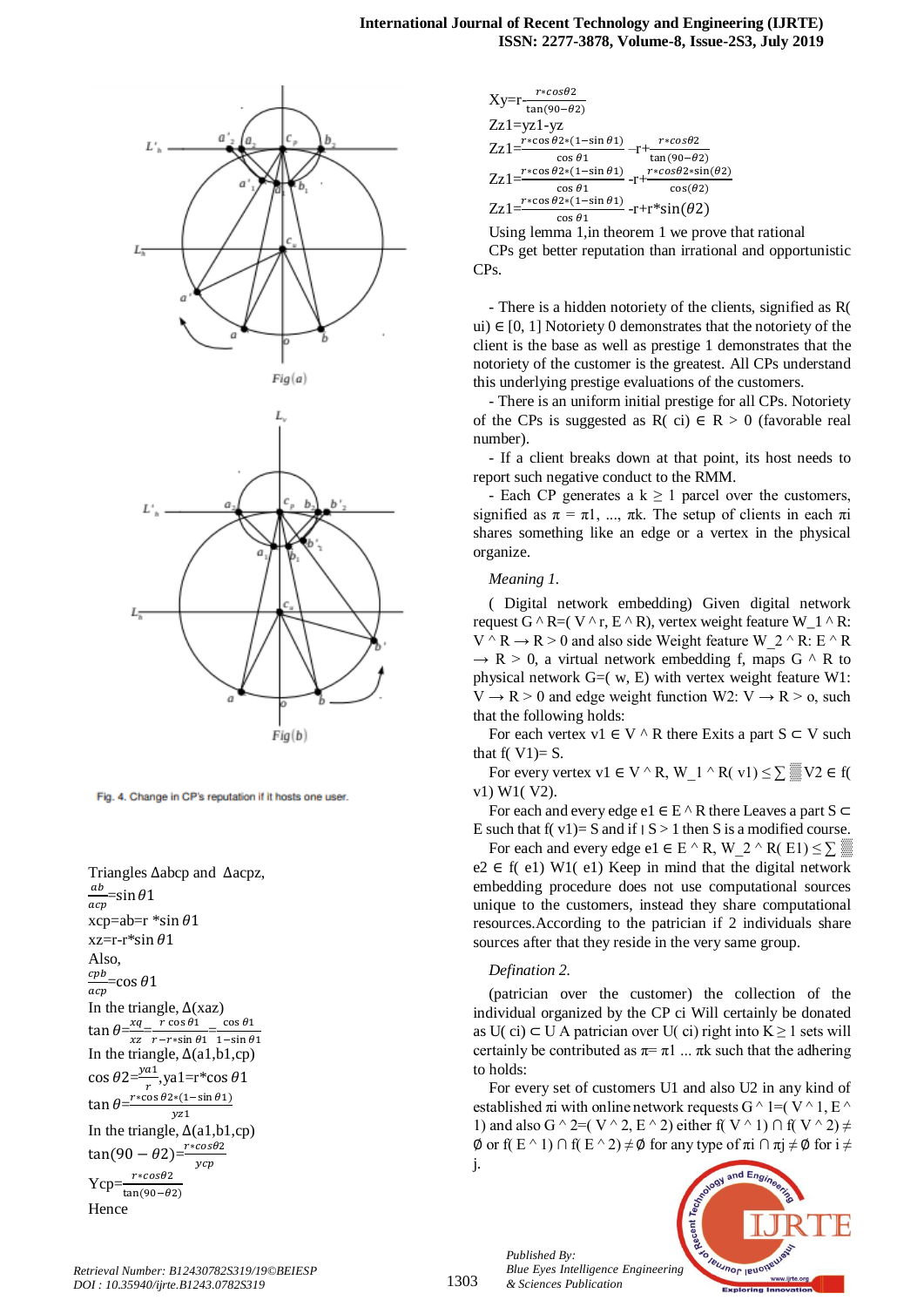Currently, we defind the customer reputation as complies with:

Triangulars ∆ abcp and also ∆ acpz,. ab/acp= wrong  $\theta$ 1.  $xcp=$  abdominal=  $r * sin \theta1$ .  $xz=$  r-r  $*$  wrong  $\theta$ 1. Likewise,. cpb/acp= cos θ1. In the triangular, ∆( xaz). tan  $\theta$ = xq/xz=( r cos  $\theta$ 1)/( r-r \* transgression  $\theta$ 1) = cos  $\theta$ 1/(  $1$ -sin  $\theta$ 1). In the triangle,  $\Delta$ ( a1, b1, cp). cos  $\theta$ 2= ya1/r, ya1= r \* cos  $\theta$ 1. tan  $\theta = (r * \cos \theta 2 * (1 - \sin \theta 1)) / \text{yz1}.$ In the triangular,  $\Delta$ (al, bl, cp). tan(90-θ2)=( $r * cosθ2$ )/ ycp. Ycp= $(r * cos \theta^2)/ tan(90-\theta^2)$ . Thus. Xy= r-( $r * cosθ2$ )/ tan(90-θ2).  $Zz1 = yz1 - yz$ .

Zz1=( r \* cos θ2 \*( 1-sin θ1))/ cos θ1-- r+( r \* cosθ2)/ tan( 90-θ2).

Zz1=( r \* cos  $\theta$ 2 \*( 1-sin  $\theta$ 1))/ cos  $\theta$ 1 -r+( r \* cos $\theta$ 2 \* transgression( $θ$ 2))/ cos( $θ$ 2).

Zz1= $(r * cos \theta 2 * (1-sin \theta 1)) / cos \theta 1 - r + r * transgression($ θ2).

Making use of lemma 1, in theory 1 we verify that logical. CPs improve credibility than irrational as well as opportunistic CPs.

## **4. CONCLUSION**

Co-occupancy makes cloud pc price amplify charming anyway it furthermore offers new hazard from noxious co-population. A benefactor depends at the CP for designation of peril unfastened co-occupants. Our goal in this paper is to make a RMM that energizes CPsto make proper office amongst legitimate and pernicious clients, i.e., an outstanding consumer receives exceptional particular incredible individuals as cotenants. the present RMMs for cloud laptop do never once more remember this stipulations to evaluate believability of the CPs. the prevailing RMMs for cloud laptop make use of customary social occasion of feedback from customers to expense the CPs. on this paper we've got really set up an wonderful RMM that urges CPs to isolate in among exquisite and ruinous customers and assign resources in the form of way that they don't price property.using coherent simply as theoretical exams we show the rightness of the energized RMM.

## **REFERENCES**

- 1. A. Whitby, A. Jsang, and additionally J. Indulska, "Sifting through out of line scores in bayesian melody file systems," in AAMAS04, 2004.
- 2. C. Dellarocas, "Immunizing at the internet notoriety pronouncing structures towards shameful scores and furthermore unjust conduct," in grievances of the second one ACM meeting on computerized enterprise task, ser. EC '00. big apple, massive apple, u.s.: ACM, 2000, pp. 100 and fifty- - 157.
- 3. M. Chen and J. P. Singh, "computer just as the use of notorieties for net value determinations," in techniques of the 0.33 ACM get collectively on electronic commercial

enterprise, ser. EC '01. the big apple city, new york, US of the usa: ACM, 2001, pp. 154- - 162.

- 4. A. Das and furthermore M. Islam, "Securedtrust: A dynamic anticipate calculation rendition for shielded association in multiagent frameworks," clean notwithstanding loosened up Computing, IEEE Purchases on, vol. nine, no. 2, pp. 261- - 274, March 2012.
- 5. A. o.k.. Despotovic Z, "high-quality excellent stage likelihood gauge of companions? exhibitions in p2p systems," in techniques of the second workshop on the monetary components of allotted frameworks, 2004.
- 6. S. D. Kamvar, M. T. Schlosser, and H. Garcia-Molina, "The eigentrust calculation for on-line acknowledgment manage in p2p structures," in methods of the twelfth ordinary Seminar on net, ser. WWW '03. big apple, ny, americaa.: ACM, 2003, pp. 640- - 651.
- 7. B. Yu, M. Singh, and moreover very well. Sycara, "developing rely on massive scale distributed structures," in Multi-Agent assurance notwithstanding Survivability, 2004 IEEE First Symposium on, Aug 2004, pp. 1- - 10.
- 8. A. Whitby, A. Jsang, and moreover J. Indulska, "Stressing unjustifiable ratings in bayesian prevalence structures," 2004.
- 9. B. E. endeavor, A. Jsang, and R. Ismail, "The beta validity machine," In structures of the fifteenth Hemorrhaged computerized task meeting, 2002.
- 10. W. T. L. Teacy, J. Patel, N. R. Jennings, and also M. success, "looking after misinformed tune record assets: Experimental assessment of a probabilistic rely on version," in machine of the Fourth global Joint Seminar on self-sufficient operators and Multiagent structures, ser. AAMAS '05. the big apple, big apple, joined statesA.: ACM, 2005, pp. 997- - 1004.
- 11. H. Zhao, X. Yang, and furthermore X. Li, "A praise framework to aid actual reports in online acknowledgment frameworks," J. Netw. Comput. Appl., vol. 35, no. 3, pp. 951- - 961, might also 2012.
- 12. R. Jurca notwithstanding B. Faltings, "An concept reasonable on-line notoriety instrument," in methodologies of the Secondly regular Joint accumulating on self-governing experts and also Multiagent arrangements, ser. AAMAS '03. large apple city, ny, u.s.: ACM, 2003, pp. 1026- - 1027.
- 13. M. Feldman, ok. Lai, I. Stoica, and J. Chuang, "strong inspiration methodologies for distributed systems," in strategy of the 5th ACM Seminar on advanced undertaking, ser. EC '04. big apple city, big apple, US of americaA.: ACM, 2004, pp. 102- - 111.
- 14. T. G. Papaioannou notwithstanding G. D. Stamoulis, "A motivating forces' apparatus advancing true remarks in shared systems," in method of the 5th IEEE overall Seminar on Cluster laptop and the Grid - quantity 01, ser. CCGRID '05. Washington, DC, US of americaA.: IEEE pc framework lifestyle, 2005, pp. 275- - 283.
- 15. J. Witkowski, "valid input for favoring believability structures," CoRR, vol. abs/1203.3527, 2012.
- 16. E. Ayday just as F. Fekri, "strong popularity manage the usage of probabilistic message going," in claims of the general Communications collecting, GLOBECOM 2011, five-9 December 2011, Houston, Texas, US, 2011, pp. 1- - 5.
- 17. Y. Xin, I. Baldine, A. Mandal, C. Heermann, J. Pursue, however A. Yumerefendi, "introducing digital topologies in organized mists," in tactics of the 6th international Seminar on future internet advancements, ser. CFI 'eleven. big apple city, big apple, US: ACM, 2011, pp. 26- - 29.



*Retrieval Number: B12430782S319/19©BEIESP DOI : 10.35940/ijrte.B1243.0782S319*

*Published By:*